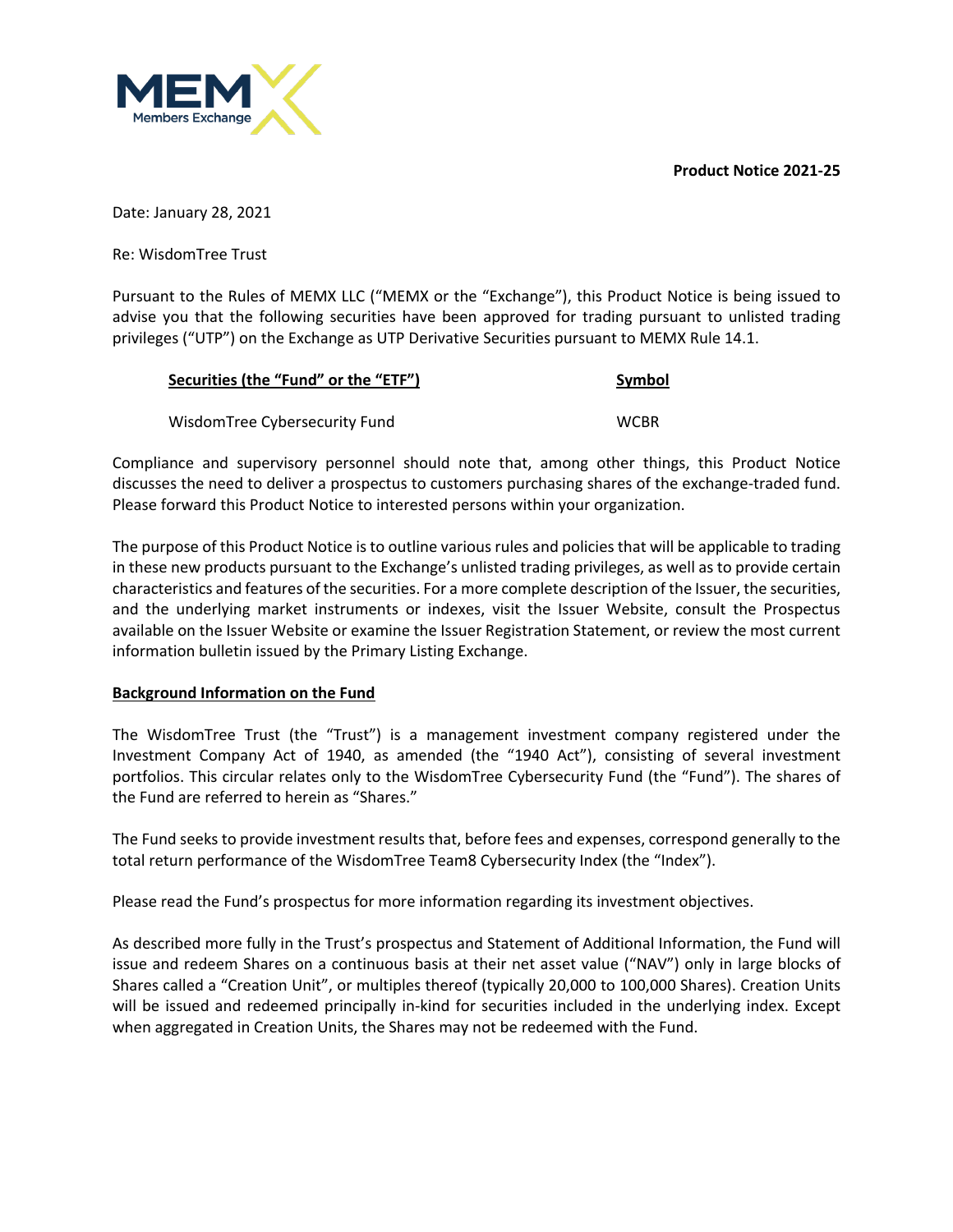Shares are held in book-entry form, which means that no Share certificates are issued. The Depository Trust Company or its nominee is the record owner of all outstanding Shares of the Funds and is recognized as the owner of all Shares for all purposes.

The NAV per Share for the Fund is computed by dividing the value of the net assets of the Fund (i.e., the value of its total assets less total liabilities) by the total number of Shares outstanding. Expenses and fees are accrued daily and taken into account for purposes of determining NAV. The NAV of each Fund is determined each business day after the close of trading (ordinarily 4:00 p.m., Eastern Time or "ET") of the New York Stock Exchange. Any assets or liabilities denominated in currencies other than the U.S. dollar are converted into U.S. dollars at the current market rates on the date of valuation as quoted by one or more sources. A major market data vendor will disseminate the Intraday Indicative Value (IIV) for the Shares of the fund through regular trading hours.

The registration statement for the Fund describes the various fees and expenses for the Fund's Shares. For a more complete description of the Fund and the underlying Index, visit the Fund's website at http://www.wisdomtree.com

## **Principal Risks**

Interested persons are referred to the discussion in the prospectus for the Fund of the principal risks of an investment in the Fund. These may include, but are not limited to, asset class risk, authorized participant concentration risk, concentration risk, currency risk, cyber security risk, equity securities risk, fluctuation of net asset value risk (NAV), index risk, industry/sector risk, issuer risk, management risk, market maker risk, market risk, market trading risk, non-correlation risk, non-diversification risk, passive investment risk, replication management risk, securities lending risk, tracking error risk, trading issues risk, and valuation risk.

In addition, the market prices of the Shares will fluctuate in accordance with changes in NAV as well as the supply and demand for the Shares. As a result, the Shares may trade at market prices that may differ from their NAV. The NAV of the Shares of the Fund will fluctuate with changes in the market value of the Fund's holdings.

#### **Exchange Rules Applicable to Trading in the Shares**

Trading in the Shares on MEMX is subject to MEMX trading rules.

## **Trading Hours**

The value of the Index underlying the Shares will be disseminated to the data vendors every 15 seconds during the Regular Trading Session.

The Shares will trade on MEMX between 7:00 am and 5:00 pm (EST). Please note that trading in the Shares during the Exchange's Pre-Market and Post-Market Sessions ("Extended Market Sessions") may result in additional trading risks which include: (1) that the current underlying indicative value may not be updated during the Extended Market Sessions, (2) lower liquidity in the Extended Market Sessions may impact pricing, (3) higher volatility in the Extended Market Sessions may impact pricing, (4) wider spreads may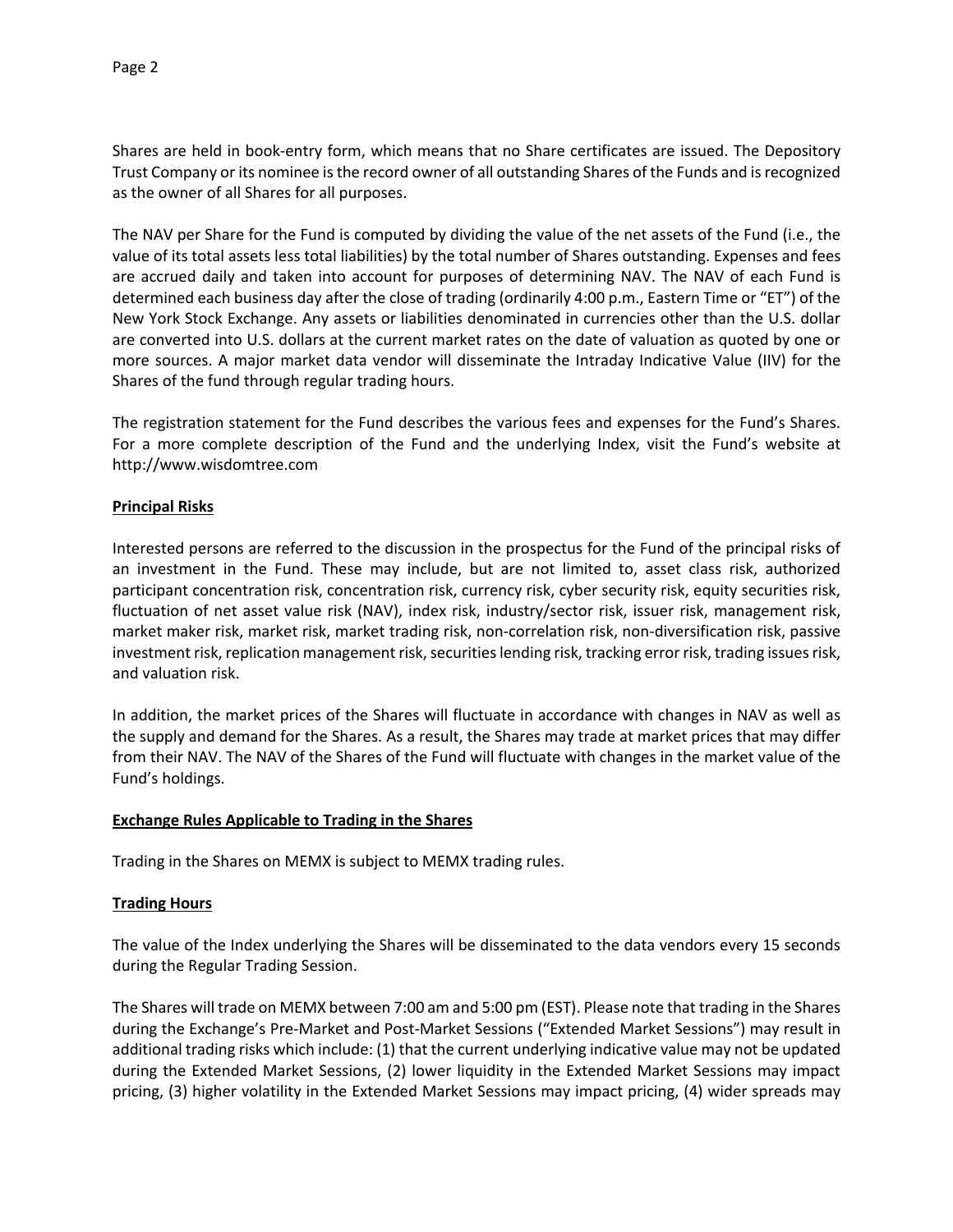occur in the Extended Markets Sessions, and (5) because the indicative value is not calculated or widely disseminated during the Extended Market Sessions, an investor who is unable to calculate an implied value for the Shares in those sessions may be at a disadvantage to market professionals.

## **Dissemination of Data**

The Consolidated Tape Association will disseminate real time trade and quote information for the Shares to Tape B.

| <b>Name</b>                   | <b>Listing Market</b> | <b>Trading</b><br><b>Symbol</b> | <b>IOPV</b><br>Symbol | <b>NAV</b><br><b>Symbol</b> |
|-------------------------------|-----------------------|---------------------------------|-----------------------|-----------------------------|
| WisdomTree Cybersecurity Fund | <b>NASDAQ</b>         | <b>WCBR</b>                     | WCBR.IV               | WCBR.NV                     |

#### **Delivery of a Prospectus**

Exchange Members should be mindful of applicable prospectus delivery requirements under the federal securities laws with respect to transactions in the Fund. Prospectuses may be obtained through the Fund's website. The Prospectus for the Fund does not contain all of the information set forth in the Fund's Registration Statement (including the exhibits to the Registration Statement), parts of which have been omitted in accordance with the rules and regulations of the SEC. For further information about the Fund, please refer to its Registration Statement.

In the event that the Fund relies upon an order by the SEC exempting the Shares from certain prospectus delivery requirements under Section 24(d) of the 1940 Act and in the future make available a written product description, Exchange Rules require that Exchange Members provide to all purchasers of Shares a written description of the terms and characteristics of such securities, in a form prepared by the Issuer of the Fund, no later than the time a confirmation of the first transaction in the Shares is delivered to such purchaser. In addition, Exchange Members shall include such a written description with any sales material relating to the Shares that is provided to customers or the public. Any other written materials provided by a MEMX member to customers or the public making specific reference to the Shares as an investment vehicle must include a statement in substantially the following form: "A circular describing the terms and characteristics of [the UTP Derivative Securities] has been prepared by the [open-ended management investment company name] and is available from your broker. It is recommended that you obtain and review such circular before purchasing [the UTP Derivative Securities]."

An Exchange member carrying an omnibus account for a non-member broker-dealer is required to inform such non-member that execution of an order to purchase Shares for such omnibus account will be deemed to constitute agreement by the non-member to make such written description available to its customers on the same terms as are directly applicable to such Exchange member under this rule.

Upon request of a customer, Exchange Members also shall provide a copy of the Prospectus.

## **Suitability**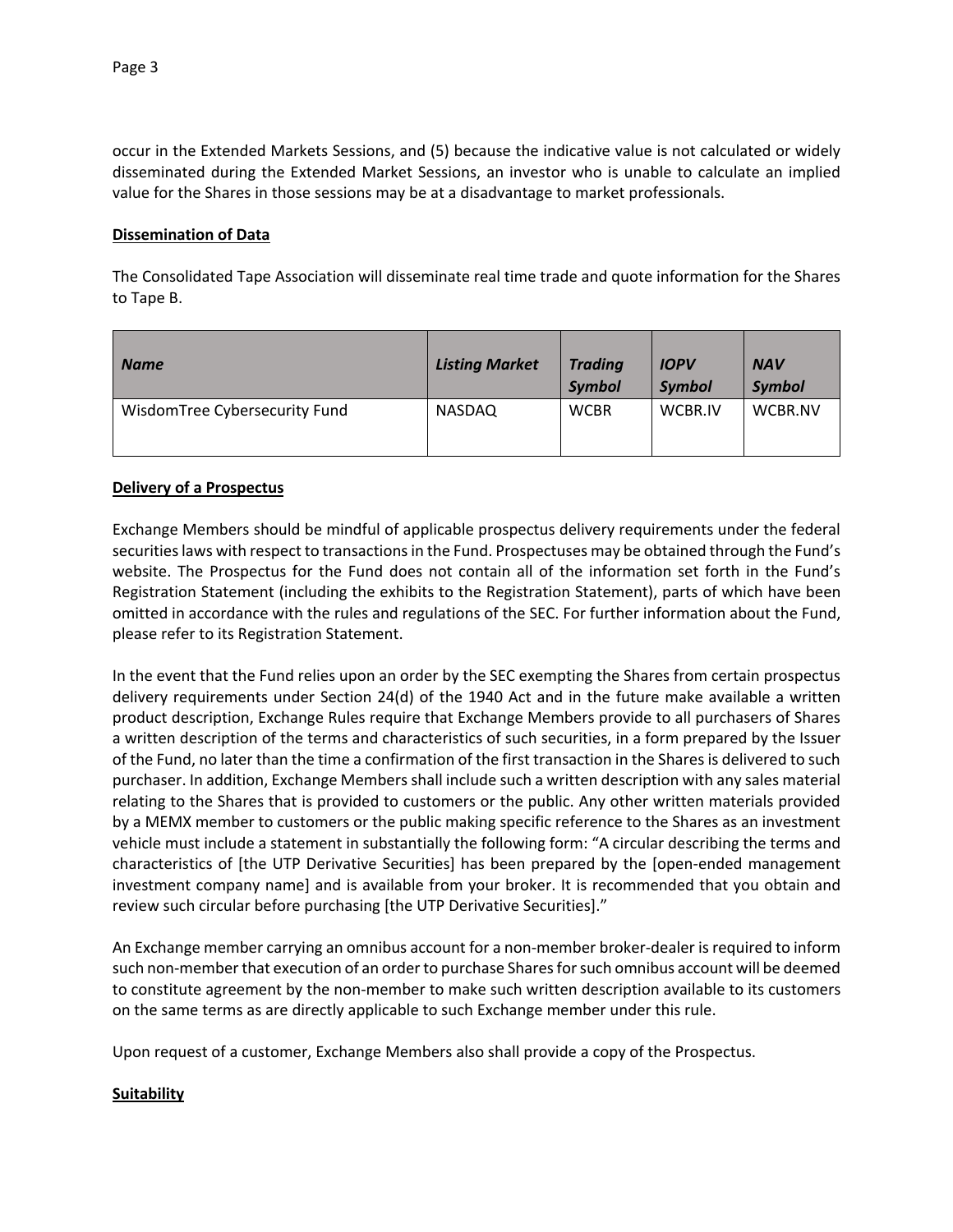Trading in the securities on the Exchange will be subject to MEMX Rule 3.7 and other applicable suitability rules. Members recommending transactions in the securities to customers should make a determination that the recommendation is suitable for the customer.

### **Trading Halts**

The Exchange will halt trading in the Shares of a security in accordance with the Exchange's Rules. The grounds for a halt include a halt because the intraday indicative value of the security and/or the value of its underlying index are not being disseminated as required, a halt for other regulatory reasons or due to other conditions or circumstances deemed to be detrimental to the maintenance of a free and orderly market. In addition, MEMX will stop trading the Shares of a security if the primary market de-lists the security.

#### **Exemptive, Interpretive and No-Action Relief Under Federal Securities Regulations**

The Securities and Exchange Commission (the "SEC") has issued letters granting exemptive, interpretive and no-action relief from certain provisions of rules under the Securities Exchange Act of 1934 for exchange- traded securities listed and traded on a registered national securities exchange that meet certain criteria.

**AS WHAT FOLLOWS IS ONLY A SUMMARY OF THE RELIEF OUTLINED IN THE NO-ACTION LETTERS REFERENCED ABOVE, THE EXCHANGE ADVISES INTERESTED PARTIES TO CONSULT THE NO-ACTION LETTERS FOR MORE COMPLETE INFORMATION REGARDING THE MATTERS COVERED THEREIN AND THE APPLICABILITY OF THE RELIEF GRANTED IN RESPECT OF TRADING IN SECURITIES. INTERESTED PARTIES SHOULD ALSO CONSULT THEIR PROFESSIONAL ADVISORS.**

## **Regulation M Exemptions**

Generally, Rules 101 and 102 of Regulation M prohibit any "distribution participant" and its "affiliated purchasers" from bidding for, purchasing, or attempting to induce any person to bid for or purchase any security which is the subject of a distribution until after the applicable restricted period, except as specifically permitted in Regulation M. The provisions of the Rules apply to underwriters, prospective underwriters, brokers, dealers, and other persons who have agreed to participate or are participating in a distribution of securities.

The SEC has granted an exemption from Rule 101 under Regulation M to permit persons participating in a distribution of shares of the above-mentioned Fund to engage in secondary market transactions in such shares during their participation in such a distribution. In addition, the SEC has granted relief under Regulation M to permit persons who may be deemed to be participating in the distribution of Shares of the above-mentioned Fund (i) to purchase securities for the purpose of purchasing Creation Unit Aggregations of Fund Shares and (ii) to tender securities for redemption in Creation Unit Aggregations. Further, the SEC has clarified that the tender of Fund Shares to the Fund for redemption does not constitute a bid for or purchase of any of the Funds' securities during the restricted period of Rule 101. The SEC has also granted an exemption pursuant to paragraph (e) of Rule 102 under Regulation M to allow the redemption of Fund Shares in Creation Unit Aggregations during the continuous offering of Shares.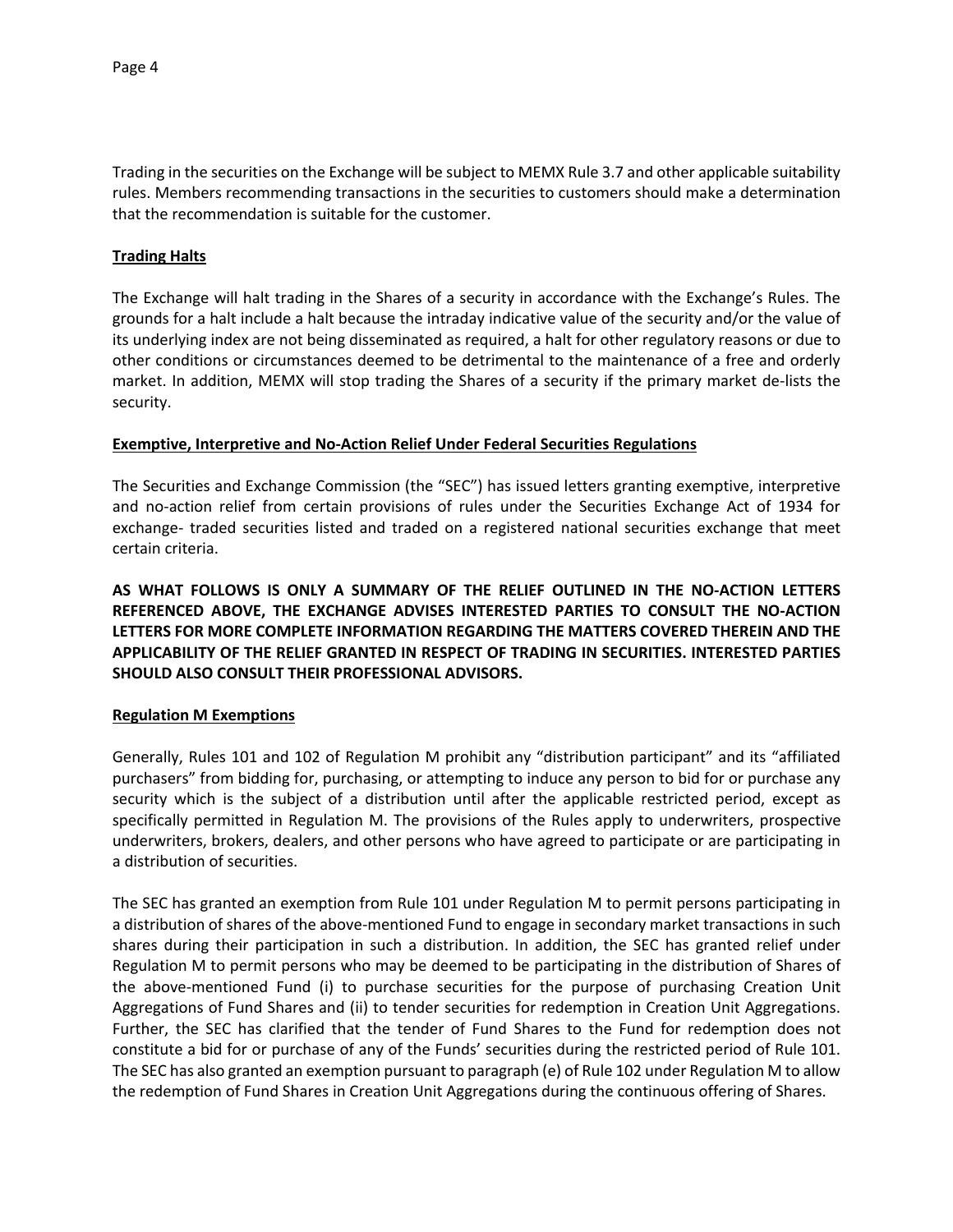# **Rule 10b-10 (Customer Confirmations for Creation or Redemption of Fund Shares)**

Broker-dealers who handle purchases or redemptions of Fund Shares in Creation Unit size for customers will be permitted to provide such customers with a statement of the number of Creation Unit Aggregations created or redeemed without providing a statement of the identity, number and price of Shares of the individual securities tendered to the Fund for purposes of purchasing Creation Unit Aggregations ("Deposit Securities") or the identity, number and price of Shares to be delivered by the Trust for the Fund to the redeeming holder ("Redemption Securities"). The composition of the securities required to be tendered to the Fund for creation purposes and of the securities to be delivered on redemption will be disseminated each business day and will be applicable to requests for creations or redemption, as the case may be, on that day. This exemptive relief under Rule 10b-10 with respect to creations and redemption is subject to the following conditions:

- 1. Confirmations to customers engaging in creations or redemptions must state that all information required by Rule 10b-10 will be provided upon request;
- 2. Any such request by a customer for information required by Rule 10b-10 will be filed in a timely manner, in accordance with Rule 10b-10(c); and
- 3. Except for the identity, number, and price of Shares of the component securities of the Deposit Securities and Redemption Securities, as described above, confirmations to customers must disclose all other information required by Rule 10b-10(a).

## **Rule 14e-5**

An exemption from Rule 14e-5 has been granted to permit any person acting as a dealer-manager of a tender offer for a component security of the Fund (1) to redeem Fund Shares in Creation Unit Aggregations from the issuer that may include a security subject to such tender offer and (2) to purchase Fund Shares during such tender offer. In addition, a no-action position has been taken under Rule 14e-5 if a brokerdealer acting as a dealer-manager of a tender offer for a security of the Fund purchases or arranges to purchase such securities in the secondary market for the purpose of tendering such securities to purchase one or more Creation Unit Aggregations of Shares, if made in conformance with the following:

- 1. Such bids or purchases are effected in the ordinary course of business, in connection with a basket of 20 or more securities in which any security that is the subject of a distribution, or any reference security, does not comprise more than 5% of the value of the basket purchase; or
- 2. Purchases are effected as adjustments to such basket in the ordinary course of business as a result of a change in the composition of the underlying index; and
- 3. Such bids or purchases are not effected for the purpose of facilitating such tender offer.

## **Section 11(d)(1); Rules 11d1-1 and 11d1-2**

Section 11(d)(1) of the Act generally prohibits a person who is both a broker and a dealer from effecting any transaction in which the broker-dealer extends credit to a customer on any security which was part